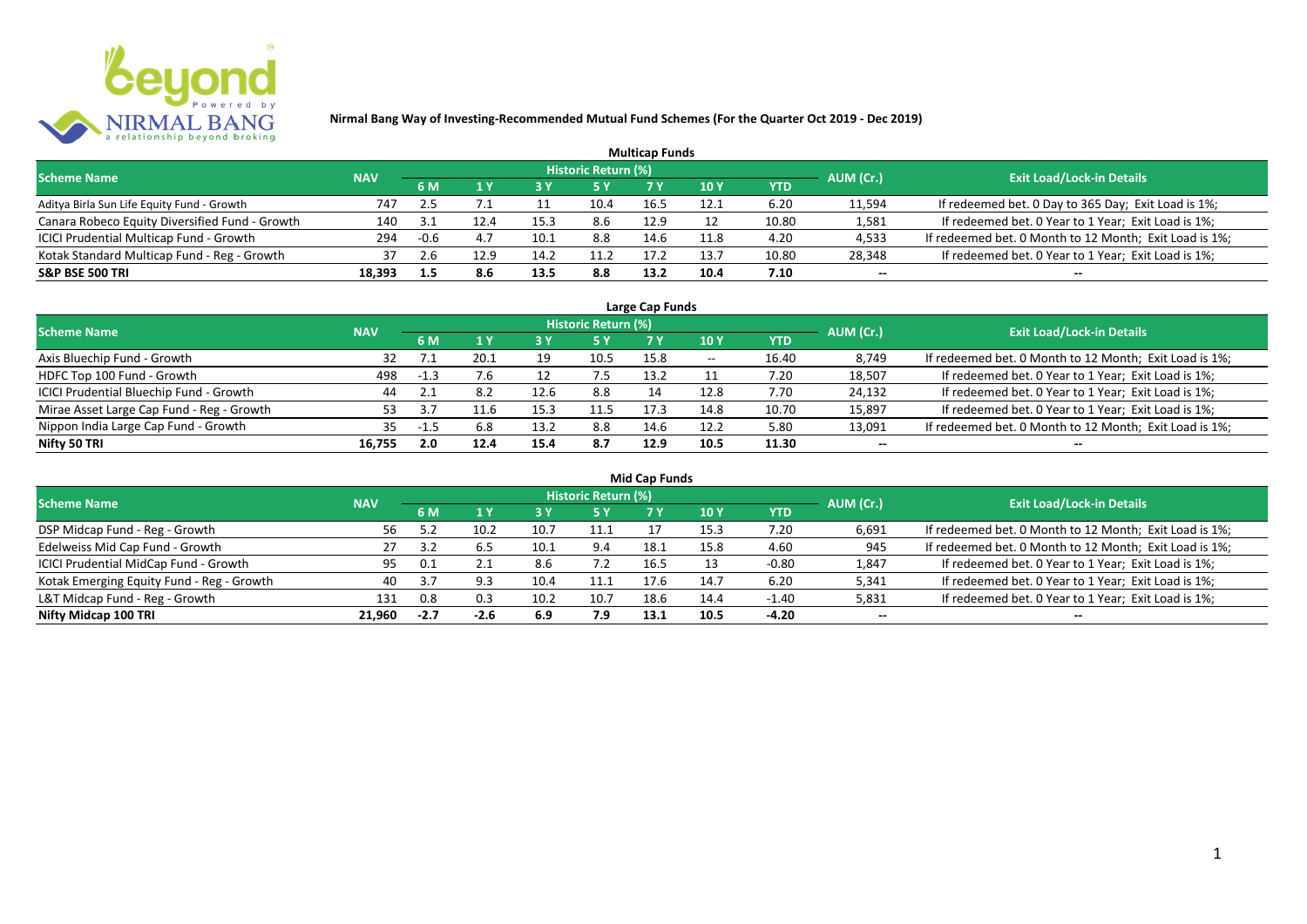

|                                                  |            |     |     |      |                            | Large & Midcap |               |      |           |                                                     |
|--------------------------------------------------|------------|-----|-----|------|----------------------------|----------------|---------------|------|-----------|-----------------------------------------------------|
| <b>Scheme Name</b>                               | <b>NAV</b> |     |     |      | <b>Historic Return (%)</b> |                |               |      | AUM (Cr.) | <b>Exit Load/Lock-in Details</b>                    |
|                                                  |            | 6 M |     |      |                            |                | $\sqrt{10}$ Y | YTD  |           |                                                     |
| Canara Robeco Emerging Equities - Growth         | 95         |     | 8.  | 13.8 | 12.3                       | 20.6           |               | 6.90 | 5,235     | If redeemed bet. 0 Year to 1 Year; Exit Load is 1%; |
| Invesco India Growth Opportunities Fund - Growth | 36         |     |     | 15.8 |                            | 15.6           | 12.9          | 9.90 | 1,991     | If redeemed bet. 0 Year to 1 Year; Exit Load is 1%; |
| Principal Emerging Bluechip Fund - Growth        | 106        |     | 6.2 |      |                            | 19.2           | 15.1          | 5.00 | 2,261     | If redeemed bet. 0 Year to 1 Year; Exit Load is 1%; |
| NIFTY Large Midcap 250 TRI                       | 1.295      | 1.1 |     | 12.8 | 9.8                        | 14.6           | 11.5          | 4.30 | $-$       | $- -$                                               |

| <b>Focused Funds</b>             |            |     |      |      |                     |                 |       |       |           |                                                        |  |  |  |
|----------------------------------|------------|-----|------|------|---------------------|-----------------|-------|-------|-----------|--------------------------------------------------------|--|--|--|
| <b>Scheme Name</b>               | <b>NAV</b> |     |      |      | Historic Return (%) |                 |       |       | AUM (Cr.) | <b>Exit Load/Lock-in Details</b>                       |  |  |  |
|                                  |            | 6 M |      |      | 5 Y                 |                 | 10 Y  | YTD   |           |                                                        |  |  |  |
| Axis Focused 25 Fund - Growth    | 30         |     |      | 18.5 | 12.7                | 16              | $- -$ | 13.00 | 8,800     | If redeemed bet. 0 Month to 12 Month; Exit Load is 1%; |  |  |  |
| SBI Focused Equity Fund - Growth | 152        | 6.4 | 19.5 | 15/  | 12.1                | 15 <sub>L</sub> |       | 15.10 | 6,125     | If redeemed bet. 0 Year to 1 Year; Exit Load is 1%;    |  |  |  |
| <b>S&amp;P BSE 500 TRI</b>       | 18,393     |     |      | 13.5 | 8.8                 | 13.2            | 10.4  | 7.10  | $- -$     | $-$                                                    |  |  |  |

| <b>Small Cap Funds</b>                         |            |         |      |                            |      |                          |       |            |           |                                                     |  |  |  |
|------------------------------------------------|------------|---------|------|----------------------------|------|--------------------------|-------|------------|-----------|-----------------------------------------------------|--|--|--|
| <b>Scheme Name</b>                             | <b>NAV</b> |         |      | <b>Historic Return (%)</b> |      |                          |       |            | AUM (Cr.) | <b>Exit Load/Lock-in Details</b>                    |  |  |  |
|                                                |            | 6 M     |      |                            | 5 Y  | 7Y                       | 10Y   | <b>YTD</b> |           |                                                     |  |  |  |
| Franklin India Smaller Companies Fund - Growth | 49         | $-7.7$  | -5.5 | 3.7                        |      | 17.6                     | 15.1  | $-6.50$    | 7,031     | If redeemed bet. 0 Year to 1 Year; Exit Load is 1%; |  |  |  |
| HDFC Small Cap Fund - Growth                   | 38         | -9.8    |      | 9.9                        |      | 14.6                     | 11.9  | $-10.00$   | 9,137     | If redeemed bet. 0 Year to 1 Year; Exit Load is 1%; |  |  |  |
| L&T Emerging Businesses Fund - Reg - Growth    | 23         | $-5.0$  |      | 9.2                        | 10.9 | $\overline{\phantom{a}}$ | $- -$ | $-9.20$    | 6,112     | If redeemed bet. 0 Year to 1 Year; Exit Load is 1%; |  |  |  |
| SBI Small Cap Fund - Growth                    | 54         |         |      | 14.3                       | 15.8 | 24                       | 18.1  | 6.30       | 2,915     | If redeemed bet. 0 Year to 1 Year; Exit Load is 1%; |  |  |  |
| Nifty Smallcap 100 TRI                         | 7.007      | $-10.3$ | -8.1 |                            | 2.6  | 8.5                      |       | $-10.60$   | $- -$     | $- -$                                               |  |  |  |

## **ELSS Schemes (Tax Saving u/s 80-C)**

| <b>Scheme Name</b>                            | <b>NAV</b> |        |      | <b>Historic Return (%)</b> |           |       |            |       | AUM (Cr.) | <b>Exit Load/Lock-in Details</b> |
|-----------------------------------------------|------------|--------|------|----------------------------|-----------|-------|------------|-------|-----------|----------------------------------|
|                                               |            | 6 M    |      |                            | <b>5Y</b> | 7 Y   | <b>10Y</b> | YTD   |           |                                  |
| Aditya Birla Sun Life Tax Relief 96 - Growth  | 32         |        | 5.6  | 12.8                       | 10.5      | 16.3  | 11.8       | 2.80  | 9,814     | Nil                              |
| Axis Long Term Equity Fund - Growth           | 48         |        | 16.5 | 16.5                       | 11.5      | 19.4  | $- -$      | 12.90 | 21,492    | Nil                              |
| IDFC Tax Advantage (ELSS) Fund - Reg - Growth | 54         | $-3.8$ | 0.7  | 11.7                       | 8.7       | 14.7  | 12.6       | 0.10  | 2,053     | Nil                              |
| Invesco India Tax Plan - Growth               | 53         | 4.4    | 10   | 13.5                       | 10.1      | 16.   |            | 8.20  | 962       | Nil                              |
| Mirae Asset Tax Saver Fund - Reg - Growth     | 19         | 5.9    | 13.3 | 17.5                       | $  \,$    | $- -$ | $- -$      | 12.00 | 2,671     | Nil                              |
| <b>S&amp;P BSE 200 TRI</b>                    | 5.973      | 2.2    | 10   | 14.3                       | 9.1       | 13.4  | 10.6       | 8.50  | $- -$     | $- -$                            |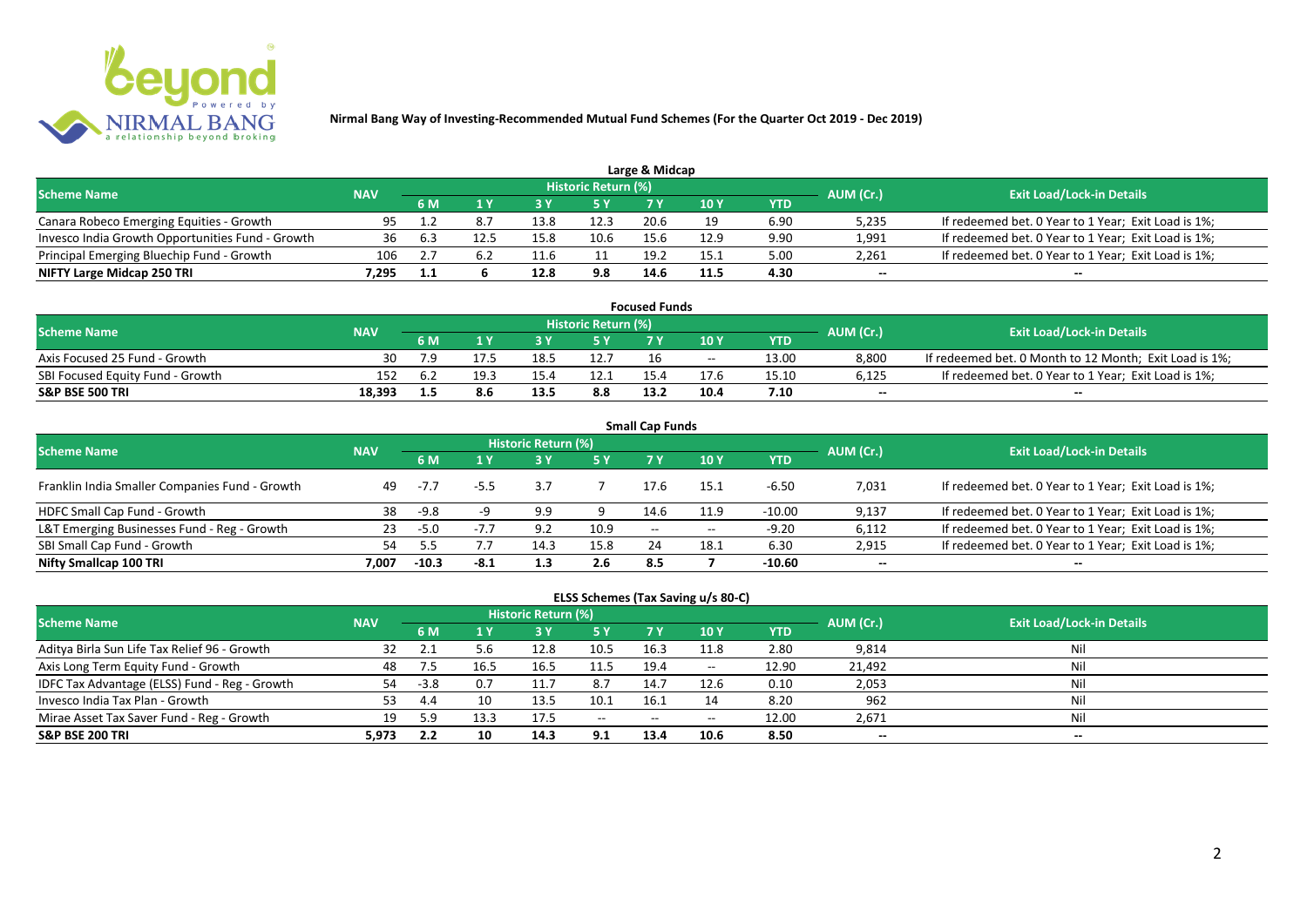

| <b>Contra/Value Fund</b>                  |            |        |      |                            |           |      |      |      |           |                                                     |  |  |  |
|-------------------------------------------|------------|--------|------|----------------------------|-----------|------|------|------|-----------|-----------------------------------------------------|--|--|--|
| <b>Scheme Name</b>                        | <b>NAV</b> |        |      | <b>Historic Return (%)</b> |           |      |      |      | AUM (Cr.) | <b>Exit Load/Lock-in Details</b>                    |  |  |  |
|                                           |            | 6 M    |      |                            | <b>5Y</b> |      | 10 Y | YTD  |           |                                                     |  |  |  |
| Kotak India EQ Contra Fund - Reg - Growth |            |        | 10.6 | 15.3                       | 9.3       | 13.7 | 11.1 | 8.80 | 875       | If redeemed bet. 0 Year to 1 Year; Exit Load is 1%; |  |  |  |
| Invesco India Contra Fund - Growth        | 49         |        | 6.7  | 14.6                       | 10.8      | 16.  | 13.3 | 4.80 | 4,486     | If redeemed bet. 0 Year to 1 Year; Exit Load is 1%; |  |  |  |
| UTI Value Opportunities Fund - Growth     | 63         | 3.3    |      |                            | 5.6       | 10.9 | 10.6 | 7.80 | 4,461     | If redeemed bet. 0 Year to 1 Year; Exit Load is 1%; |  |  |  |
| Nippon India Value Fund - Growth          | 74         | $-0.1$ | 6.2  | <b>.</b> .                 | 8.3       | 12.9 |      | 4.40 | 3,152     | If redeemed bet. 0 Year to 1 Year; Exit Load is 1%; |  |  |  |
| <b>S&amp;P BSE 500 TRI</b>                | 18.393     |        | 8.6  | 13.5                       | 8.8       | 13.2 | 10.4 | 7.10 | $- -$     | $- -$                                               |  |  |  |

| Sector/Thematic                                                           |            |        |        |                            |           |      |       |            |           |                                                        |  |  |  |  |
|---------------------------------------------------------------------------|------------|--------|--------|----------------------------|-----------|------|-------|------------|-----------|--------------------------------------------------------|--|--|--|--|
| Scheme Name                                                               | <b>NAV</b> |        |        | <b>Historic Return (%)</b> |           |      |       |            | AUM (Cr.) | <b>Exit Load/Lock-in Details</b>                       |  |  |  |  |
|                                                                           |            | 6 M    | 1Y     | <b>3 Y</b>                 | <b>5Y</b> | 7 Y  | 10Y   | <b>YTD</b> |           |                                                        |  |  |  |  |
| Canara Robeco Consumer Trends Fund - Reg -<br>Growth                      | 42         | 8.9    | 16.7   | 16.8                       | 12.4      | 16.1 | 15.1  | 12.70      | 373       | If redeemed bet. 0 Year to 1 Year; Exit Load is 1%;    |  |  |  |  |
| Mirae Asset Great Consumer Fund - Growth                                  | 37         | 8.3    | 12.6   | 18                         | 12.2      | 16.7 | $- -$ | 8.30       | 931       | If redeemed bet. 0 Year to 1 Year; Exit Load is 1%;    |  |  |  |  |
| <b>ICICI Prudential Technology Fund - Growth</b>                          | 58         | $-1.0$ |        | 16.3                       | 7.6       | 17.3 | 16    | 1.50       | 422       | If redeemed bet. 0 Day to 15 Day; Exit Load is 1%;     |  |  |  |  |
| Nippon India Pharma Fund - Growth                                         | 149        | 4.9    | $-3.3$ | 2.3                        | 3.8       | 12.5 | 14.7  | $-0.60$    | 2,430     | If redeemed bet. 0 Year to 1 Year; Exit Load is 1%;    |  |  |  |  |
| BNP Paribas India Consumption Fund - Reg - Growth                         | 13         | 10.0   | 20.1   | $- -$                      | $- -$     | $-$  | $- -$ | 15.30      | 441       | If redeemed bet. 0 Month to 12 Month; Exit Load is 1%; |  |  |  |  |
| ICICI Prudential Banking and Financial Services Fund -<br>Retail - Growth | 68         | 0.9    | 16.7   | 15.9                       | 14.2      | 18.5 | 16.6  | 11.70      | 3,445     | If redeemed bet. 0 Day to 15 Day; Exit Load is 1%;     |  |  |  |  |
| <b>S&amp;P BSE 500 TRI</b>                                                | 18.393     | 1.5    | 8.6    | 13.5                       | 8.8       | 13.2 | 10.4  | 7.10       | --        | --                                                     |  |  |  |  |

| <b>Dynamic Asset Allocation Funds</b>                      |            |           |      |                            |         |                          |            |            |           |                                                          |  |  |  |
|------------------------------------------------------------|------------|-----------|------|----------------------------|---------|--------------------------|------------|------------|-----------|----------------------------------------------------------|--|--|--|
| Scheme Name                                                | <b>NAV</b> |           |      | <b>Historic Return (%)</b> |         |                          |            |            |           | <b>Exit Load/Lock-in Details</b>                         |  |  |  |
|                                                            |            | <b>6M</b> | 1 Y  | 3 Y                        | 5 Y     | <b>7Y</b>                | <b>10Y</b> | <b>YTD</b> | AUM (Cr.) |                                                          |  |  |  |
| ICICI Prudential Balanced Advantage Fund - Reg -<br>Growth | 38         |           | 11.2 | 10.3                       |         | 12.6                     | 12.2       | 9.30       | 28,287    | If redeemed bet. 0 Year to 1 Year; Exit Load is 1%;      |  |  |  |
| Invesco India Dynamic Equity Fund - Growth                 | 30         | 3.6       | 10.5 | 10.7                       | 7.9     | 12.5                     | 10.5       | 9.10       | 924       | If redeemed bet. 0 Month to 3 Month; Exit Load is 0.25%; |  |  |  |
| Nippon India Balanced Advantage Fund - Growth              | 93         | 1.9       | 8.7  |                            | 7.5     | 12.3                     | 10.9       | 7.20       | 2,495     | If redeemed bet. 0 Month to 12 Month; Exit Load is 1%;   |  |  |  |
| SBI Dynamic Asset Allocation Fund - Reg - Growth           | 14         | 3.0       | 4.5  | 10.5                       | $-  \,$ | $\hspace{0.05cm} \ldots$ | $- -$      | 4.50       | 683       | If redeemed bet. 0 Month to 12 Month; Exit Load is 1%;   |  |  |  |
| NIFTY 50 Hybrid Composite Debt 65:35 Index                 | 10,419     | -6.4      | 13.6 | 12.5                       | 8.8     | 11.6                     | 9.9        | 11.10      | $- -$     | $- -$                                                    |  |  |  |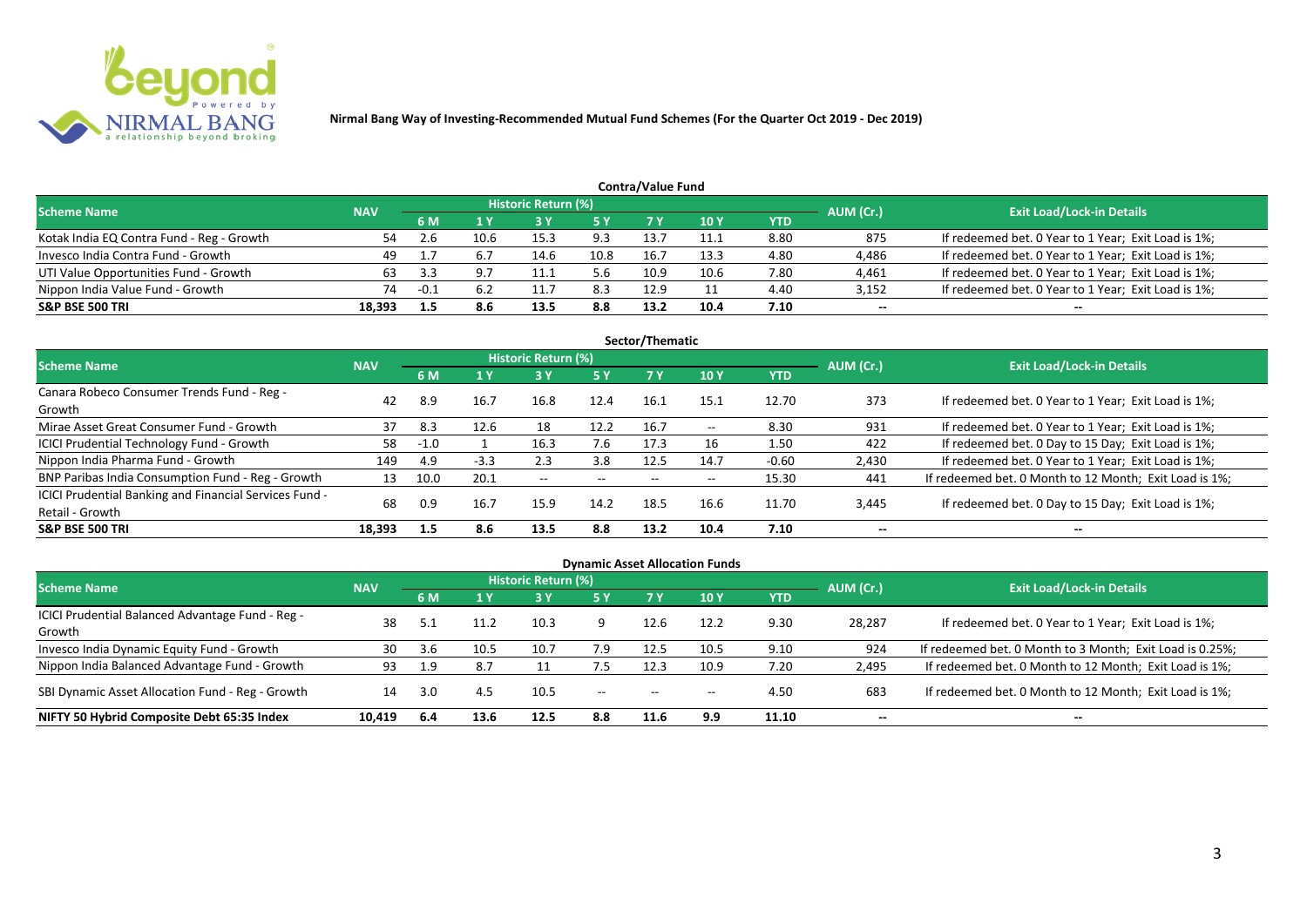

| <b>Hybrid Aggressive</b>                        |            |      |      |                            |               |       |       |            |           |                                                        |  |  |  |  |
|-------------------------------------------------|------------|------|------|----------------------------|---------------|-------|-------|------------|-----------|--------------------------------------------------------|--|--|--|--|
| <b>Scheme Name</b>                              | <b>NAV</b> |      |      | <b>Historic Return (%)</b> |               |       |       |            | AUM (Cr.) | <b>Exit Load/Lock-in Details</b>                       |  |  |  |  |
|                                                 |            | 6 M  | 1 Y  | 13 Y                       | <b>5 Y</b>    | 7 Y   | 10 Y  | <b>YTD</b> |           |                                                        |  |  |  |  |
| HDFC Hybrid Equity Fund - Growth                | 55         | 1.0  | 7.4  | Õ                          | 4.9           | 10.7  | 8.7   | 6.20       | 21,087    | If redeemed bet. 0 Year to 1 Year; Exit Load is 1%;    |  |  |  |  |
| ICICI Prudential Equity & Debt Fund - Growth    | 137        | 1.8  | 6.8  | 10                         | 9.3           | 14.5  | 13.5  | 7.20       | 23,950    | If redeemed bet. 0 Year to 1 Year; Exit Load is 1%;    |  |  |  |  |
| Mirae Asset Hybrid - Equity Fund - Reg - Growth | 15         | 3.9  | 10.8 | 12.7                       | $\sim$ $\sim$ | $- -$ | $- -$ | 9.90       | 2,809     | If redeemed bet. 0 Year to 1 Year; Exit Load is 1%;    |  |  |  |  |
| SBI Equity Hybrid Fund - Growth                 | 144        | 6.0  | 15.3 | ᅩ                          | 10.4          | 15.   | 12.2  | 12.50      | 30,907    | If redeemed bet. 0 Month to 12 Month; Exit Load is 1%; |  |  |  |  |
| Canara Robeco Equity Hybrid Fund - Growth       | 166        | 4.1  | 11.7 | 11.5                       | 9.5           | 13.6  | 12.6  | 10.20      | 2,607     | If redeemed bet. 0 Year to 1 Year; Exit Load is 1%;    |  |  |  |  |
| NIFTY 50 Hybrid Composite Debt 65:35 Index      | 10,419     | -6.4 | 13.6 | 12.5                       | 8.8           | 11.6  | 9.9   | 11.10      | $- -$     | $- -$                                                  |  |  |  |  |

| <b>Arbitrage Fund</b>                      |            |     |     |                            |     |     |  |            |           |                                                          |  |  |  |
|--------------------------------------------|------------|-----|-----|----------------------------|-----|-----|--|------------|-----------|----------------------------------------------------------|--|--|--|
| <b>Scheme Name</b>                         | <b>NAV</b> |     |     | <b>Historic Return (%)</b> |     |     |  |            | AUM (Cr.) | <b>Exit Load/Lock-in Details</b>                         |  |  |  |
|                                            |            | 1 M | M   | ና M                        | 1 V |     |  | <b>YTD</b> |           |                                                          |  |  |  |
| IDFC Arbitrage Fund - Reg - Growth         |            |     | 4.8 |                            | 6.3 | 6.3 |  | 6.40       | 10,891    | If redeemed bet. 0 Month to 1 Month; Exit Load is 0.25%; |  |  |  |
| Kotak Equity Arbitrage Fund - Reg - Growth | 28         |     |     |                            |     |     |  | 6.30       | 16,198    | If redeemed bet. 0 Day to 30 Day; Exit Load is 0.25%;    |  |  |  |
| Nippon India Arbitrage Fund - Growth       | 20.        | 3.8 |     |                            | 6.3 |     |  | 6.40       | 9,497     | If redeemed bet. 0 Month to 1 Month; Exit Load is 0.25%; |  |  |  |

|                                          | <b>Equity Saver</b> |     |     |                     |       |                          |            |            |           |                                                        |  |  |  |  |
|------------------------------------------|---------------------|-----|-----|---------------------|-------|--------------------------|------------|------------|-----------|--------------------------------------------------------|--|--|--|--|
| <b>Scheme Name</b>                       | <b>NAV</b>          |     |     | Historic Return (%) |       |                          |            |            | AUM (Cr.) | <b>Exit Load/Lock-in Details</b>                       |  |  |  |  |
|                                          |                     | 6 M |     |                     |       | 7 V                      | <b>10Y</b> | <b>YTD</b> |           |                                                        |  |  |  |  |
| Axis Equity Saver Fund - Reg - Growth    |                     | 2.8 |     | 9.1                 | $- -$ | $- -$                    | $- -$      | 7.90       | 805       | If redeemed bet. 0 Month to 12 Month; Exit Load is 1%; |  |  |  |  |
| <b>HDFC Equity Savings Fund - Growth</b> |                     | 1.0 |     | 7.4                 | 7.6   | 8.9                      | 8.9        | 5.10       | 4,732     | If redeemed bet. 0 Year to 1 Year; Exit Load is 1%;    |  |  |  |  |
| Kotak Equity Savings Fund - Reg - Growth |                     | 3.8 | 8.3 | 8.6                 | 7.7   | $\overline{\phantom{a}}$ | $- -$      | 6.90       | 1,908     | If redeemed bet. 0 Year to 1 Year; Exit Load is 1%;    |  |  |  |  |
| CRISIL Hybrid 50+50 - Moderate Index*    |                     |     |     | $- -$               | $- -$ |                          | $- -$      | --         | $- -$     | --                                                     |  |  |  |  |

|                                  |            |      |     |                     |                | <b>Liauid Funds</b> |            |                 |           |                                  |
|----------------------------------|------------|------|-----|---------------------|----------------|---------------------|------------|-----------------|-----------|----------------------------------|
| <b>Scheme Name</b>               | <b>NAV</b> |      |     | Historic Return (%) |                |                     | <b>YTM</b> | Avg             | AUM (Cr.) | <b>Exit Load/Lock-in Details</b> |
|                                  |            | '1 W | 2 W | 1 M                 | 3 <sub>M</sub> | 1 Y                 |            | <b>Maturity</b> |           |                                  |
| Axis Liquid Fund - Growth        | 2.150      |      |     |                     | 5.6            | 6.9                 | 5.29       | 0.09            | 30,068    | *Ref Footnote                    |
| IDFC Cash Fund - Reg - Growth    | 2.346      |      |     | 4.9                 | 5.3            | 6.6                 | 5.13       | 0.04            | 13,603    | *Ref Footnote                    |
| Kotak Liquid Fund - Reg - Growth | 3.924      |      |     |                     | כ.כ            | 6.8                 | 5.29       | 0.11            | 26,459    | *Ref Footnote                    |
| <b>CRISIL Liquid Fund Index</b>  | --         | 5.8  | 5.5 |                     | 5.9            | $- -$               | --         | $- -$           | $-$       | $- -$                            |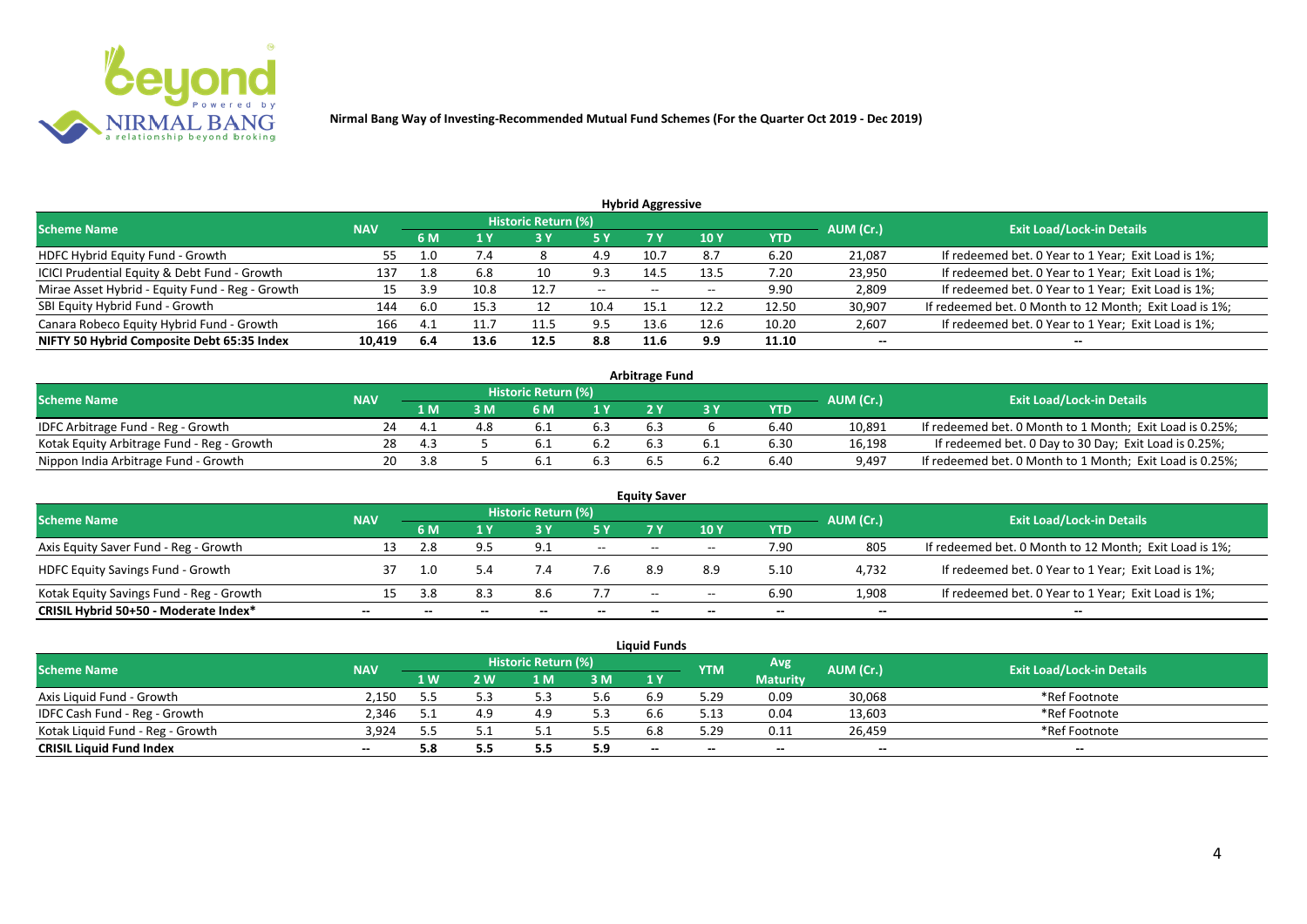

|                                               |            |     |     |                            |                          | Ultra Short Fund         |                          |                 |           |                                  |
|-----------------------------------------------|------------|-----|-----|----------------------------|--------------------------|--------------------------|--------------------------|-----------------|-----------|----------------------------------|
| <b>Scheme Name</b>                            | <b>NAV</b> |     |     | <b>Historic Return (%)</b> |                          |                          | <b>YTM</b>               | Avg             | AUM (Cr.) | <b>Exit Load/Lock-in Details</b> |
|                                               |            | 1 M | : M | 6 M                        | 1 Y                      | 3 Y                      |                          | <b>Maturity</b> |           |                                  |
| IDFC Ultra Short Term Fund - Reg - Growth     |            | b.b |     |                            | 8.5                      | $-$                      | 5.69                     | 0.43            | 4,254     | Nil                              |
| Sundaram Ultra Short Term Fund - Reg - Growth | 10         | -55 | 6.1 | $- -$                      | $\overline{\phantom{a}}$ | $\overline{\phantom{a}}$ | 9.79                     | 0.44            | 317       | Nil                              |
| L&T Ultra Short Term Fund - Growth            | 32         |     |     |                            | 8.1                      |                          | 49ء                      | 0.43            | 2,841     | Nil                              |
| <b>NIFTY Ultra Short Duration Debt Index</b>  | 3.971      | 6.8 | 6.8 | 7.8                        | 8.2                      |                          | $\overline{\phantom{a}}$ | $- -$           | $-$       | $- -$                            |

| <b>Money Market Fund</b>                                   |            |                |                                           |     |       |           |                                  |                 |        |       |  |  |  |
|------------------------------------------------------------|------------|----------------|-------------------------------------------|-----|-------|-----------|----------------------------------|-----------------|--------|-------|--|--|--|
| <b>Scheme Name</b>                                         | <b>NAV</b> |                | Historic Return (%)<br>Avg'<br><b>YTM</b> |     |       | AUM (Cr.) | <b>Exit Load/Lock-in Details</b> |                 |        |       |  |  |  |
|                                                            |            | 1 <sub>M</sub> | MК                                        | 6 M | 1Y    | -3 Y      |                                  | <b>Maturity</b> |        |       |  |  |  |
| Aditya Birla Sun Life Money Manager Fund - Reg -<br>Growth | 263        | 6.2            | 6.8                                       | 8.1 | 8.5   |           | 5.45                             | 0.32            | 10,452 | Nil   |  |  |  |
| Franklin India Savings Fund - Growth                       | 36         | -6.7           | 7.6                                       | 8.7 | 8.9   |           | 5.67                             | 0.43            | 3,571  | Nil   |  |  |  |
| Nippon India Money Market Fund - Growth                    | 2,968      | b.b            |                                           |     | 8.6   |           | 5.39                             | 0.29            | 3,549  | Nil   |  |  |  |
| <b>CRISIL Liquid Fund Index</b>                            | $- -$      | 5.5            | 5.9                                       | 6.5 | $- -$ | $- -$     | $- -$                            | $- -$           | $- -$  | $- -$ |  |  |  |

| <b>Short Term Fund</b>                          |            |      |      |                            |      |           |            |                 |           |                                  |  |  |  |
|-------------------------------------------------|------------|------|------|----------------------------|------|-----------|------------|-----------------|-----------|----------------------------------|--|--|--|
| <b>Scheme Name</b>                              | <b>NAV</b> |      |      | <b>Historic Return (%)</b> |      |           | <b>YTM</b> | Avg             | AUM (Cr.) | <b>Exit Load/Lock-in Details</b> |  |  |  |
|                                                 |            | 1 M  | 3 M  | 6 M                        | 1Y   | <b>3Y</b> |            | <b>Maturity</b> |           |                                  |  |  |  |
| Axis Short Term Fund - Growth                   | 22         |      | 9.9  | 11.3                       | 10.6 |           | 6.64       | 2.20            | 3,073     | Nil                              |  |  |  |
| HDFC Short Term Debt Fund - Growth              |            | 11.9 | 10.2 | 11.2                       | 10.4 |           | 7.01       | 2.72            | 8,974     | Nil                              |  |  |  |
| IDFC Bond Fund - Short Term Plan - Reg - Growth | 41         | 11.8 | 10.3 | 11.2                       | 10.9 |           | 6.56       | 2.06            | 10,676    | Nil                              |  |  |  |
| Kotak Bond Short Term Fund - Reg - Growth       |            |      |      |                            | 10.6 |           | 7.18       | 3.09            | 9,949     | Nil                              |  |  |  |
| L&T Short Term Bond Fund - Reg - Growth         | 19         | 11.3 |      | 10.7                       | 10.5 |           | 6.52       | 2.25            | 4,674     | Nil                              |  |  |  |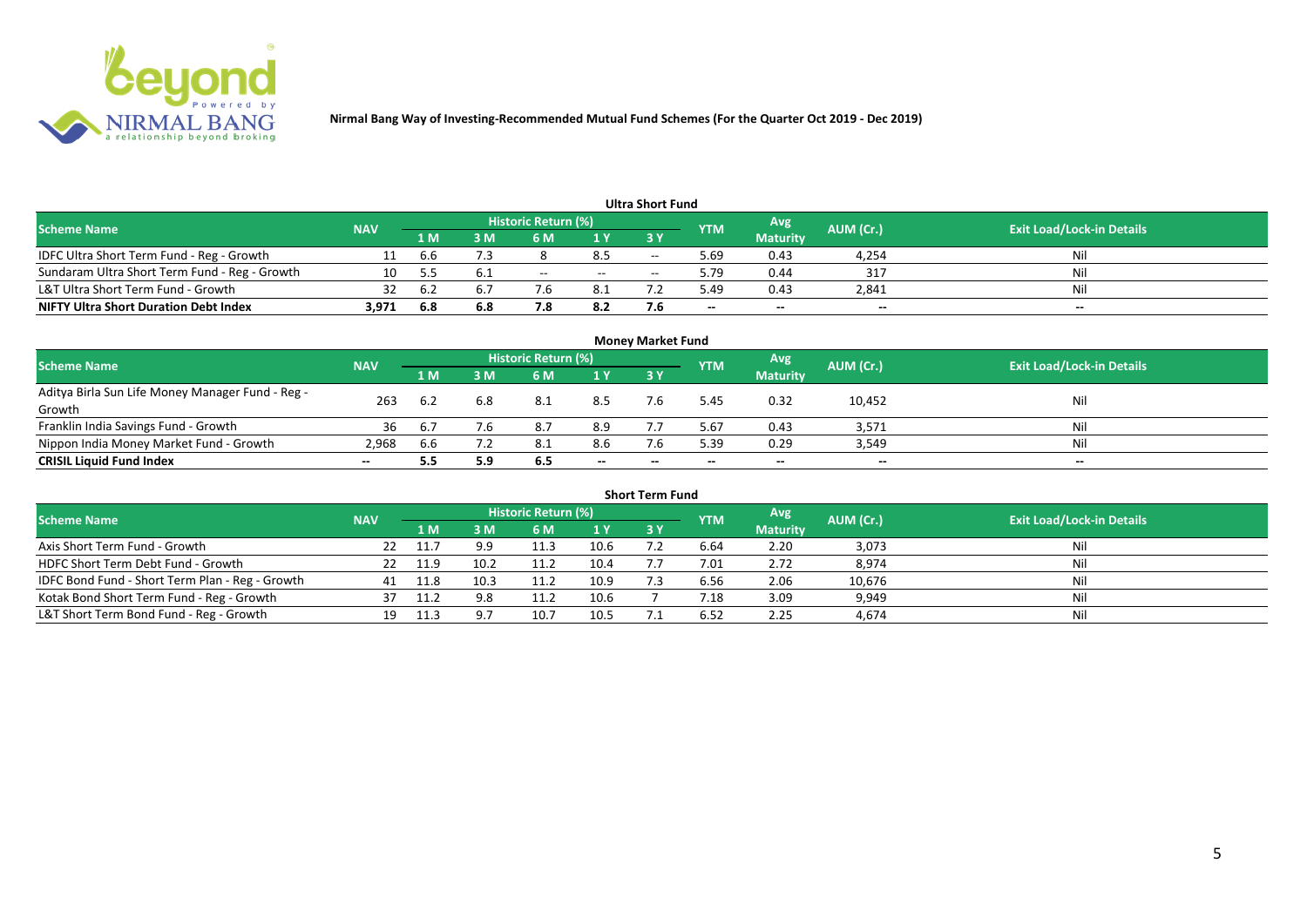

| <b>Low Duration Fund</b>                  |            |     |     |                            |     |      |            |                 |           |                                  |  |  |  |
|-------------------------------------------|------------|-----|-----|----------------------------|-----|------|------------|-----------------|-----------|----------------------------------|--|--|--|
| <b>Scheme Name</b>                        | <b>NAV</b> |     |     | <b>Historic Return (%)</b> |     |      | <b>YTM</b> | Avg             | AUM (Cr.) | <b>Exit Load/Lock-in Details</b> |  |  |  |
|                                           |            | 1 M | 3 M |                            | 1Y  | 73 Y |            | <b>Maturity</b> |           |                                  |  |  |  |
| Axis Treasury Advantage Fund - Growth     | 2.206      | 7.8 |     | റാ                         | 9.3 |      | 6.08       | 0.91            | 3,561     | Ni                               |  |  |  |
| Canara Robeco Savings Fund - Reg - Growth |            | 7.0 |     |                            | 8.7 |      | 5.77       | 0.66            | 1,119     | Nil                              |  |  |  |
| IDFC Low Duration Fund - Reg - Growth     |            | 7.9 |     | ه.ه                        | 8.9 |      | 84.د       | 0.81            | 4,974     | Nil                              |  |  |  |

| <b>Banking &amp; PSU Bond Funds</b>            |            |      |      |                            |      |            |            |                 |           |                                  |  |  |  |
|------------------------------------------------|------------|------|------|----------------------------|------|------------|------------|-----------------|-----------|----------------------------------|--|--|--|
| <b>Scheme Name</b>                             | <b>NAV</b> |      |      | <b>Historic Return (%)</b> |      |            | <b>YTM</b> | Avg             | AUM (Cr.) | <b>Exit Load/Lock-in Details</b> |  |  |  |
|                                                |            | 1 M  |      | 6 M                        |      | <b>3 Y</b> |            | <b>Maturity</b> |           |                                  |  |  |  |
| HDFC Banking and PSU Debt Fund - Reg - Growth  | 16         | 12.8 | 10.8 |                            | 11.3 |            |            | 2.57            | 3,888     | Nil                              |  |  |  |
| Kotak Banking and PSU Debt Fund - Reg - Growth | 45         | 12.6 | 10.4 | 12.7                       | 11.8 |            |            | 4.03            | 3,068     | Nil                              |  |  |  |
| IDFC Banking & PSU Debt Fund - Reg - Growth    |            | 13.3 |      |                            |      |            | 6.79       | 3.13            | 11,210    | Nil                              |  |  |  |

| <b>Corporate Bond Funds</b>                         |            |      |     |                            |                |     |      |                 |           |                                                         |  |  |  |
|-----------------------------------------------------|------------|------|-----|----------------------------|----------------|-----|------|-----------------|-----------|---------------------------------------------------------|--|--|--|
| <b>Scheme Name</b>                                  | <b>NAV</b> |      |     | <b>Historic Return (%)</b> |                |     | YTM  | Avg             | AUM (Cr.) | <b>Exit Load/Lock-in Details</b>                        |  |  |  |
|                                                     |            | 1 M  | : M | 6 M                        | 1 <sup>Y</sup> | 3 Y |      | <b>Maturity</b> |           |                                                         |  |  |  |
| ICICI Prudential Corporate Bond Fund - Reg - Growth | 20         | 11.0 |     | 10.8                       | 10.4           |     | 6.87 | 2.45            | 10,587    | <b>Nil</b>                                              |  |  |  |
| L&T Triple Ace Bond Fund - Reg - Growth             |            | 16.8 | 8.6 | 16.4                       | 14.3           |     | 7.64 | 8.67            | 1,754     | If redeemed bet. 0 Month to 3 Month; Exit Load is 0.5%; |  |  |  |
| Kotak Corporate Bond Fund - Std - Growth            | 2,628      | 10.4 | 9.8 | 10.5                       | 10.4           |     | 6.56 | 1.40            | 3,432     | Nil                                                     |  |  |  |

|                                                   |            |      |      |                            |      | <b>Credit Risk Fund</b> |            |                 |           |                                                           |
|---------------------------------------------------|------------|------|------|----------------------------|------|-------------------------|------------|-----------------|-----------|-----------------------------------------------------------|
| <b>Scheme Name</b>                                | <b>NAV</b> |      |      | <b>Historic Return (%)</b> |      |                         | <b>YTM</b> | Avg             | AUM (Cr.) | <b>Exit Load/Lock-in Details</b>                          |
|                                                   |            | 1 M  | 3 M  | 6 M                        | 71 Y | 3 Y                     |            | <b>Maturity</b> |           |                                                           |
| <b>ICICI Prudential Credit Risk Fund - Growth</b> | 21         | 12.8 | 10.6 | 10                         | 9.4  |                         | 9.53       | 1.86            | 11,364    | If redeemed bet. 0 Year to 1 Year; Exit Load is 1%;       |
| Kotak Credit Risk Fund - Reg - Growth             |            | 11.9 | 10.6 | 10.5                       | 9.4  |                         | 9.08       | 2.39            | 4,815     | If redeemed bet. 0 Year to 1 Year; Exit Load is 1%;       |
|                                                   |            |      |      |                            |      |                         |            |                 |           | If redeemed bet. 0 Month to 12 Month; Exit Load is 3%; If |
| SBI Credit Risk Fund - Growth                     |            |      | 9.9  |                            |      | 6.5                     | 8.75       | 2.40            | 5,155     | redeemed bet. 12 Month to 24 Month; Exit Load is 1.5%; If |
|                                                   |            |      |      |                            |      |                         |            |                 |           | redeemed bet. 24 Month to 36 Month; Exit Load is 0.75%;   |